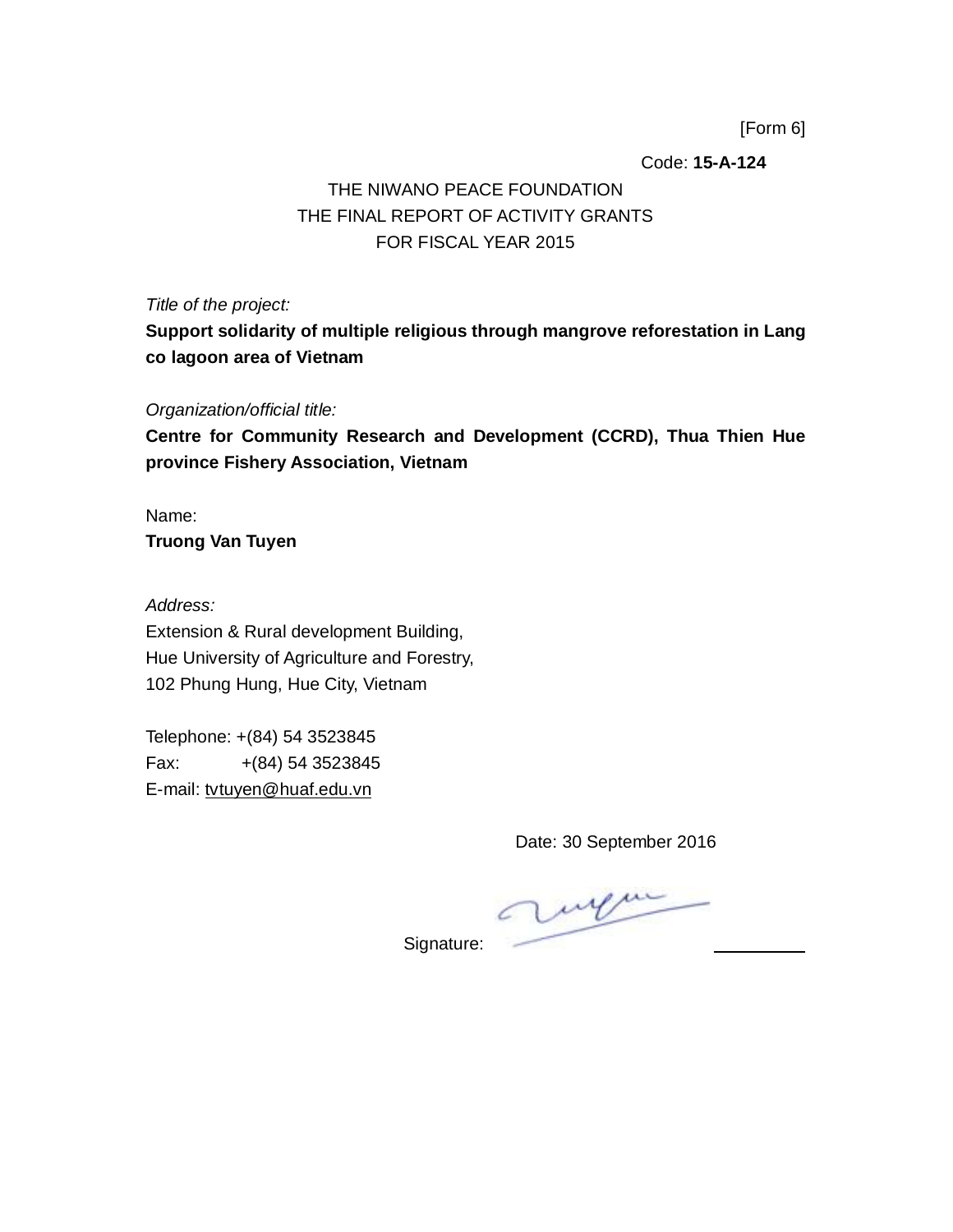#### **1. The context and project purpose**

Lang Co lagoon in Thua Thien Hue province, Vietnam, had been rich of coastal wetland resources and mangrove with great potentials for fishing, aquaculture development and conservation. Therefore the lagoon provide important resources for local socio-economic development and community livelihoods. Some decades ago there was a large area of mangrove in the lagoon banks which connected to the inter-tidal area of approximately 100 ha. Due to poor management and increasing needs (for fire wood, aquaculture development and other constructions) area of mangroves has been reduced. At present (in 2010) there is only 5 ha remained with poor conditions in danger of being destroyed. The reduced mangrove area together with other problems such as over-fishing, aquaculture and tourism development have made losses to the biodiversity and the coastal-marine ecosystem services. These reduced rapidly the role and function of the lagoon system in local community livelihoods and in against impacts of environmental changes such as increasing sea levels and tropical typhoons.

In the situation that the mangrove and other biodiversity is threatened, conservation has been paid attention by local, national and international organizations and agencies. Studies, planning activities and other efforts have been carried for mangrove rehabilitation. In 2013 the pilot "community-based management and conservation of mangrove" in Lang Co lagoon was developed with supports from the Mangrove For Future (MFF) program. This effort (among others) included enhanced awareness and capacity of the local communities for mangrove reforestation; defined the community organizations (e.g. the fishery association) who take direct roles in the mangrove management; and formalized the zoning plan for mangrove planting areas. The pilot community-based management and conservation of mangrove provided appropriate mobilization and legal supports for increasing local people participating in mangrove management and conservation. However, participation of local communities in mangrove protection and reforestation is still low though they have direct benefits associated with mangrove.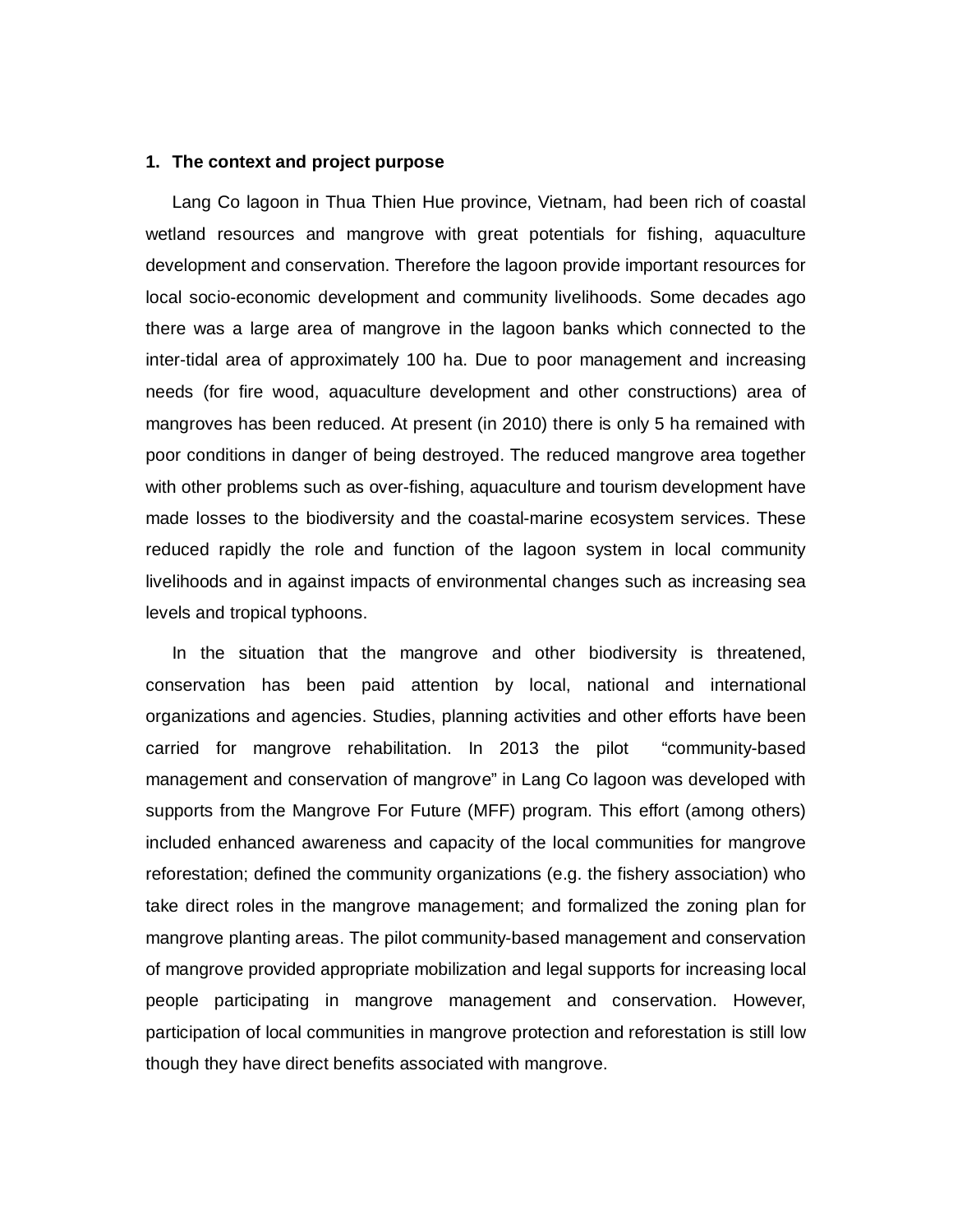

Mangroves in Lang co lagoon area (CCRD 2011)

The local communities surrounding the Lang Co lagoon include 5 villages. The villagers are mixed of religious groups e.g. Catholic, Buddhist, and non-religious. but they share the lagoon as common resources for their livelihood activities such as fishing, aquaculture, tourism and other use of ecological values. Number of local labors associated the lagoon resource use is more 2,000. The people share similar livelihood resources such as marine and lagoon fisheries, farm lands, and coastal landscapes for tourism those connect more or less with mangroves which had been extensive area and rich species in the lagoon areas. The mangroves provide the communities not only the main livelihood sources but also protection from the risks of natural disasters such as typhoon and floods, and also play very important roles in maintaining biodiversity and coastal ecosystems which are high value for local and global conservation. However, in the last decades, the mangrove area reduced rapidly due to competition for land use in various developments such as aquaculture, urbanization, and new economic zones. As parts of mangrove degradation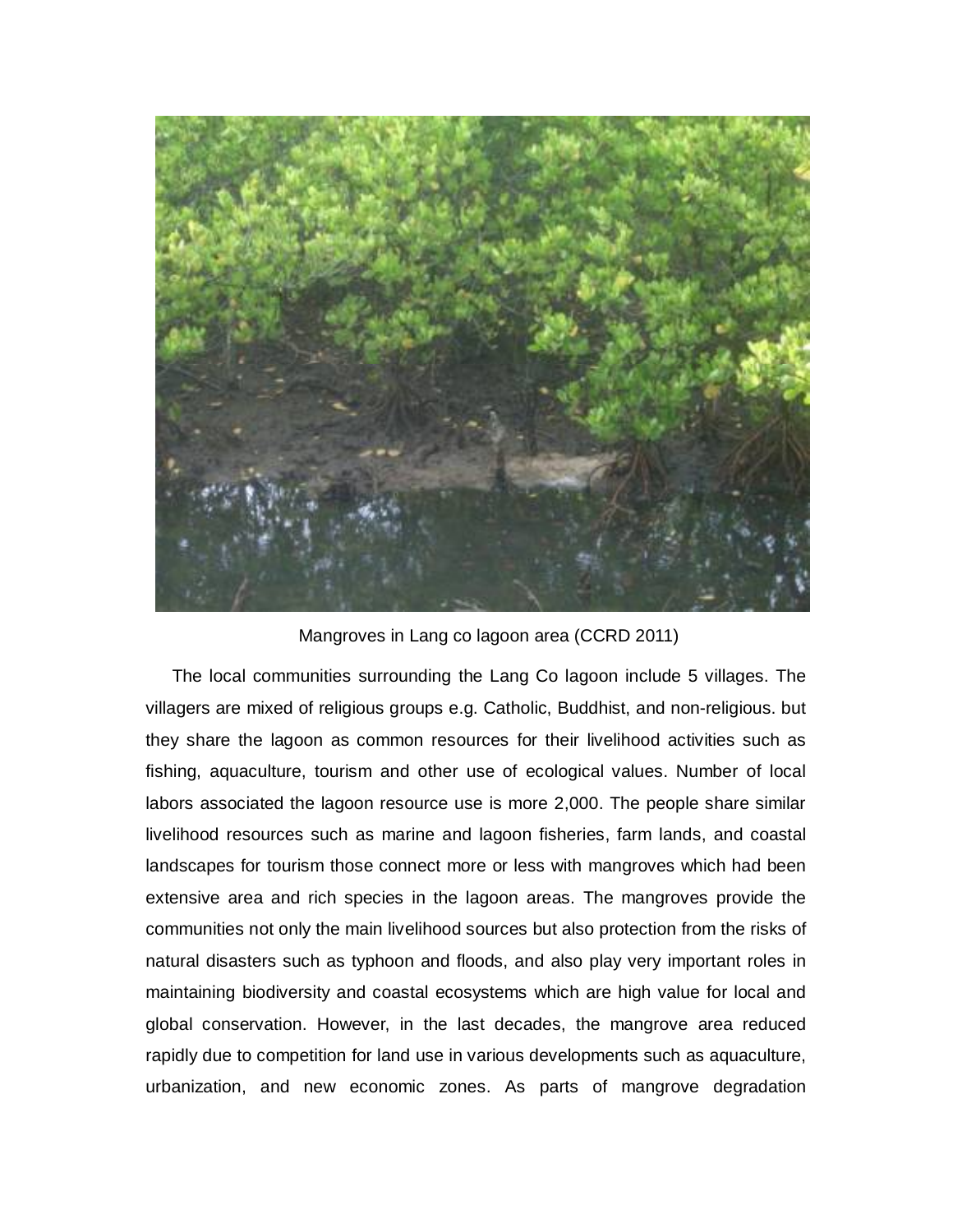consequence, the negative impact of the climate change as is more and more serious. In addition of the global challenges in the face of insecurity from climate changes the communities already perceive the needs for mangrove protection and reforestation which requires community participation regardless of the religions and groups. Therefore a practical activity/ project for mangrove protection and reforestation is valuable to support community solidarity in learning common practices for community-based actions and in building capacity for mangrove reforestation.



In this context, the mangrove reforestation activities (2015-2016) implemented by Centre for Community Research and Development with support of NIWANO involved the villagers from various religious groups into learning and actions toward strengthening the community consolidation in common practices and actions to response to the local and global needs. Particularly the project activities brought in increased participation of the religious and community groups in the mangrove reforestation and associated community activities, built community course of actions for mangrove reforestation, and improved technical capacity for mangrove planting and protection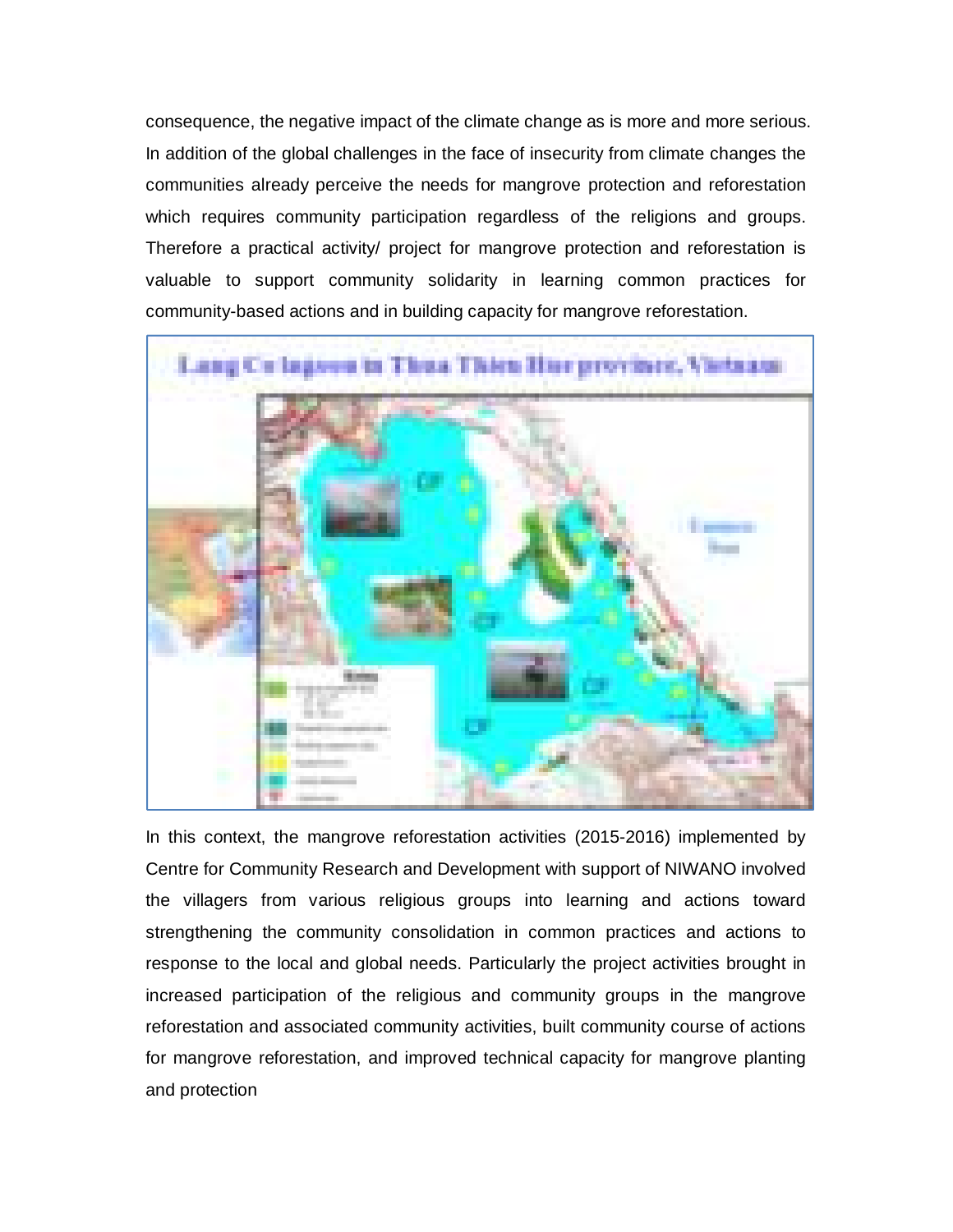# **2. The project activities**

| Time             | Activity & content                    | Participants      | Method                     |
|------------------|---------------------------------------|-------------------|----------------------------|
| 27-29            | Training workshop: (1) Mangrove       | 20 villagers      | Participatory training     |
| September        | values and needs for                  | from religious    | workshop to work out       |
| 2015             | reforestation, (2) common             | groups and 10     | the community cost of      |
|                  | practices and course of actions for   | from other        | actions (action plan)      |
|                  | mangrove reforestation toward         | stakeholders      | toward community           |
|                  | community solidarity                  |                   | solidarity                 |
| $7 - 8$          | Training workshop on planning for     | 15 core villagers | Participatory training     |
| November         | mangrove reforestation:               | from religious    | workshop to plan for       |
| 2015             | Defining/zoning the planting area,    | groups and 5      | activities to be           |
|                  | species, activities, required         | from other        | implemented for            |
|                  | materials and participants, role      | stakeholders      | mangrove reforestation     |
|                  | allocation among groups               |                   |                            |
| 10 days          | Technical training on mangrove        | 30 core villagers | Farmer-field- school       |
| (one             | forestation in the field: (1) Nursery | from religious    | approach, provide hand     |
| day/month)       | gardens, seed collection and          | groups plus       | on training in field. One  |
| from             | seedlings, (2) Mangrove planting,     | others to be      | day per month during 9     |
| September        | care and protection, (3)              | involved on       | months to provide          |
| 2015 to          | Aquaculture and fishing in            | ad-hoc basis      | guidance followed by       |
| <b>July 2016</b> | mangroves                             |                   | learning by doing          |
| November         | Operating the mangrove nursery        | 15 core villagers | Community-based            |
| 2015-July        | garden to produce mangrove            | from various      | nursery garden led by      |
| 2016             | seedling                              | religious groups  | <b>Fishery Association</b> |
| 23-24 April      | Organizing community events for       | 50 people (140    | Convening the              |
| 2016 & 8-9       | mangrove planting and toward          | person-days)      | community action days      |
| <b>July 2016</b> | community solidarity                  | from religious    | to mobilize participation  |
|                  |                                       | groups and        | of community members       |
|                  |                                       | stakeholders      |                            |

# *A summary of overall activities, contents and methods implemented*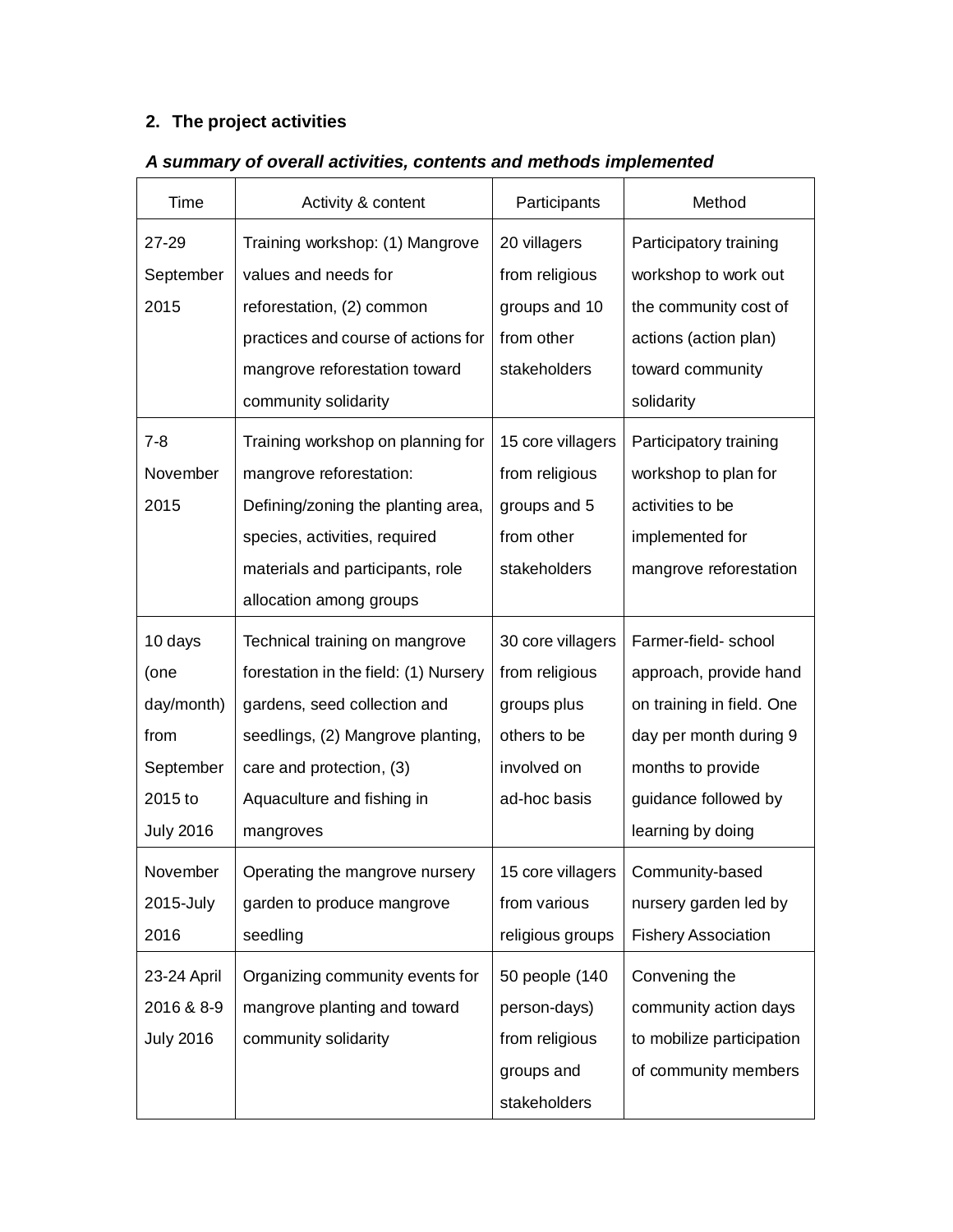| 15 July | Evaluation and arrangement for  | 35 from        | Participatory workshop |
|---------|---------------------------------|----------------|------------------------|
| 2016    | followed up: (1) evaluating the | religious      | for learning and       |
|         | mangrove reforestation, (2)     | groups, and 15 | community arrangement  |
|         | review of course of community   | from other     |                        |
|         | actions, (3) arrangement for    | stakeholders   |                        |
|         | followed up reforestation       |                |                        |

## *\*Participatory workshops:*

The project started with participatory workshop on mangrove reforestation to create room and opportunity for villagers from various religious groups to joint and discuss the related issues and needs. The training objective is to strengthen local capacity (community, fisheries association, government and forest protection officers) in participatory planning for organizing community-based actions for mangrove reforestation. There were two workshops organized on identified contents and subject matters. The first one was more generally for community awareness building through reviewing the mangrove situation, learning of values and needs for reforestation. The second workshop was more specific planning for the community-based mangrove reforestation such as locating and zoning appropriate planting area, designing field, preparation and scheduling the required activities. There were 30 core villagers from all villages (various religious groups) and local stakeholder involved in the workshop. The participatory workshop brought in improved community awareness but also worked out the common course of actions/activities for the mangrove reforestation. Particularly the villagers lead by the Fishery Association made planning and field designation for mangrove planting such as specifying and defining the planting area and zone, plan for seedling preparation, planting organization, protection and maintenance…

## *\*Technical training:*

Together with the planning work as presented above, the project provided technical training for the community members. This training objective is to improve technical capacity of the community members and fisheries association for mangrove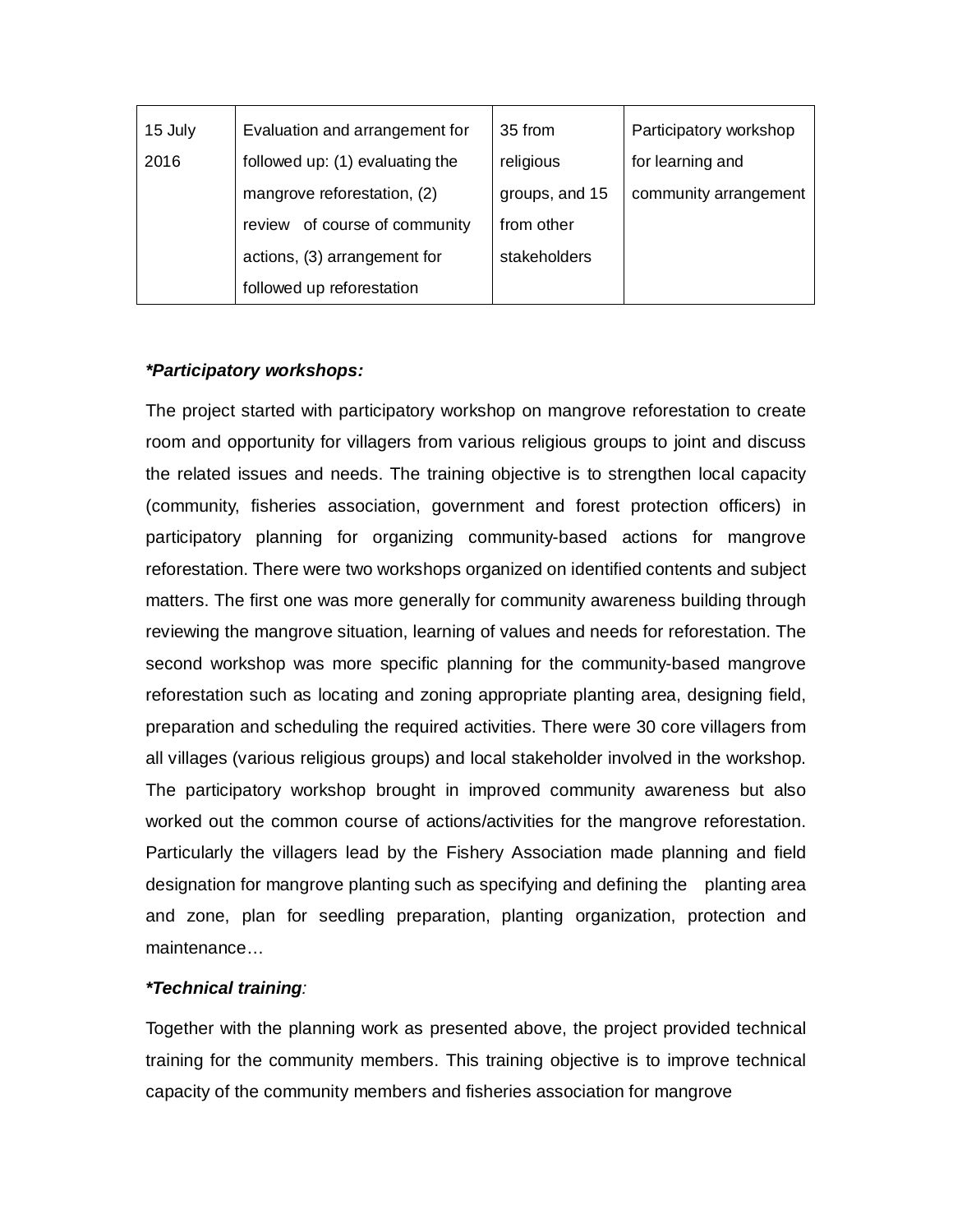

Workshop & training on mangrove reforestation in Lang co (CCRD 2015)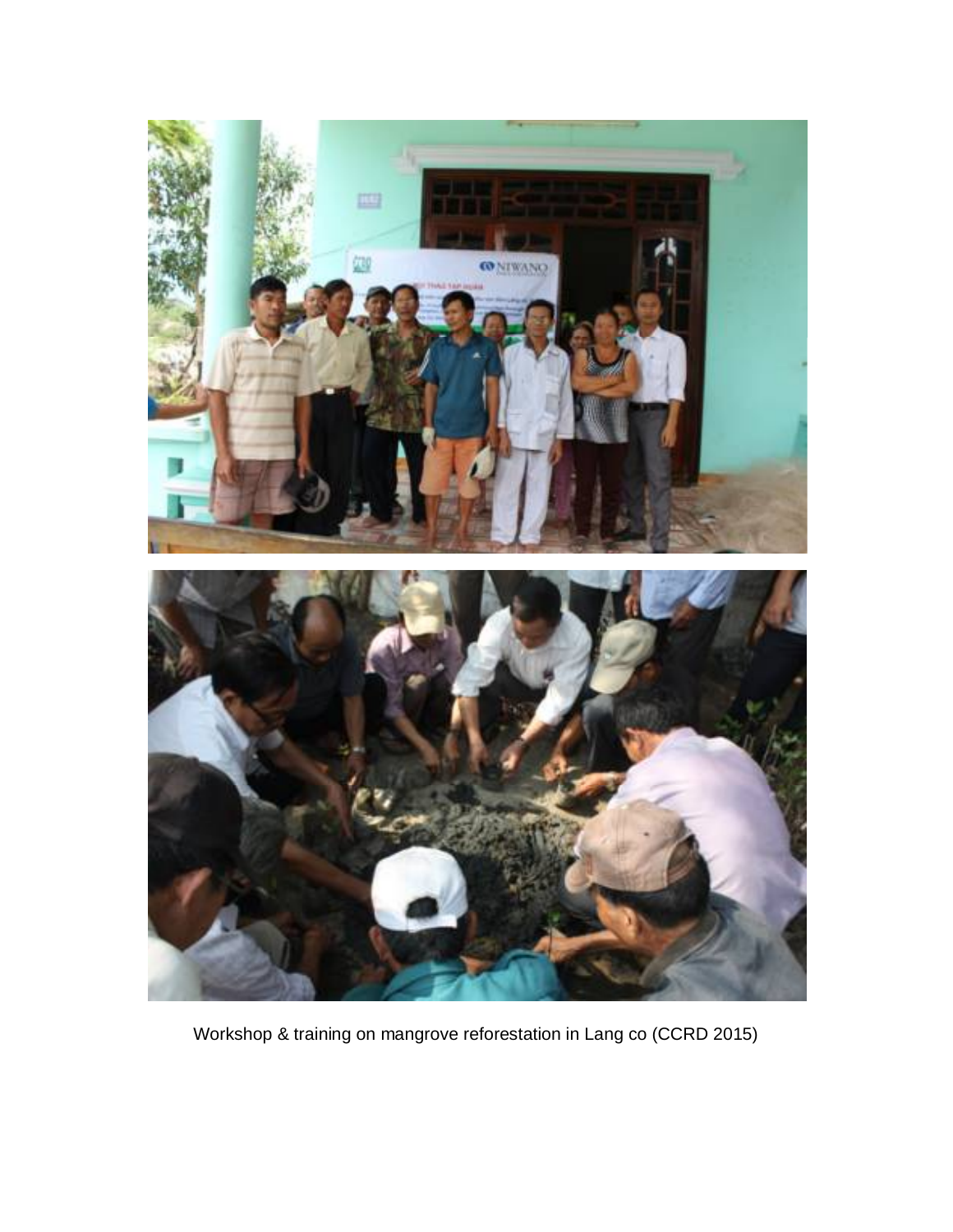reforestation including seed collection, nurseries, planting and evaluation of mangrove growth. The subject matters in the technical training were such as community nursery establishment and operation, seed collection, seedling, filed design, planting and care of newly planted mangrove.... 15 key community members and officers from various religious groups were selected by the Fishery Association to participate in the training. These people later on took parts in the nursery operation to produce mangrove seedlings and providing technical assistance to other members for reforestation. Method for technical training was the "Farmer-field school". The training was organized in the field. One the date scheduled for training, the trainers (Technical staff members) provided guidance on the defined subject matters and practices (e.g. at nursery, planting areas and mangroves). In the following time (e.g. four weeks) the participants took practicum work to implement planed activities for "Learning by doing" this was led by FA. 10 training day were organized, one per month, during 9 months of the project implementation (September 2015 to July 2016). The technical training helped improved technical capacity of the core villagers and fishery association officers for mangrove seed collection, doing community-based nurseries, seedling care, and planting.

#### *\*Establishment and operation of the community nursery:*

This is to produce mangrove seedlings to be planted and continuous mangrove reforestation later on. The Establishment of the community nursery is essential to provide the locally originated seedlings. This assures good growth of mangroves after planting. The community nursery also important in creating the "material base" for community members to meet, share and act together for common practices and needs. Together with the training, the project made a contract with the community represented by its fishery association for preparation of the mangrove seedlings to be planted (3,000 seedlings). The project covered the partly costs of materials and labor's food allowance. The project also contributed additional materials costs for maintenance of nursery garden (to produce 1000 seedling) after the project completion. The fishery association involved its member participation and contribute locally materials and labors for producing seedlings.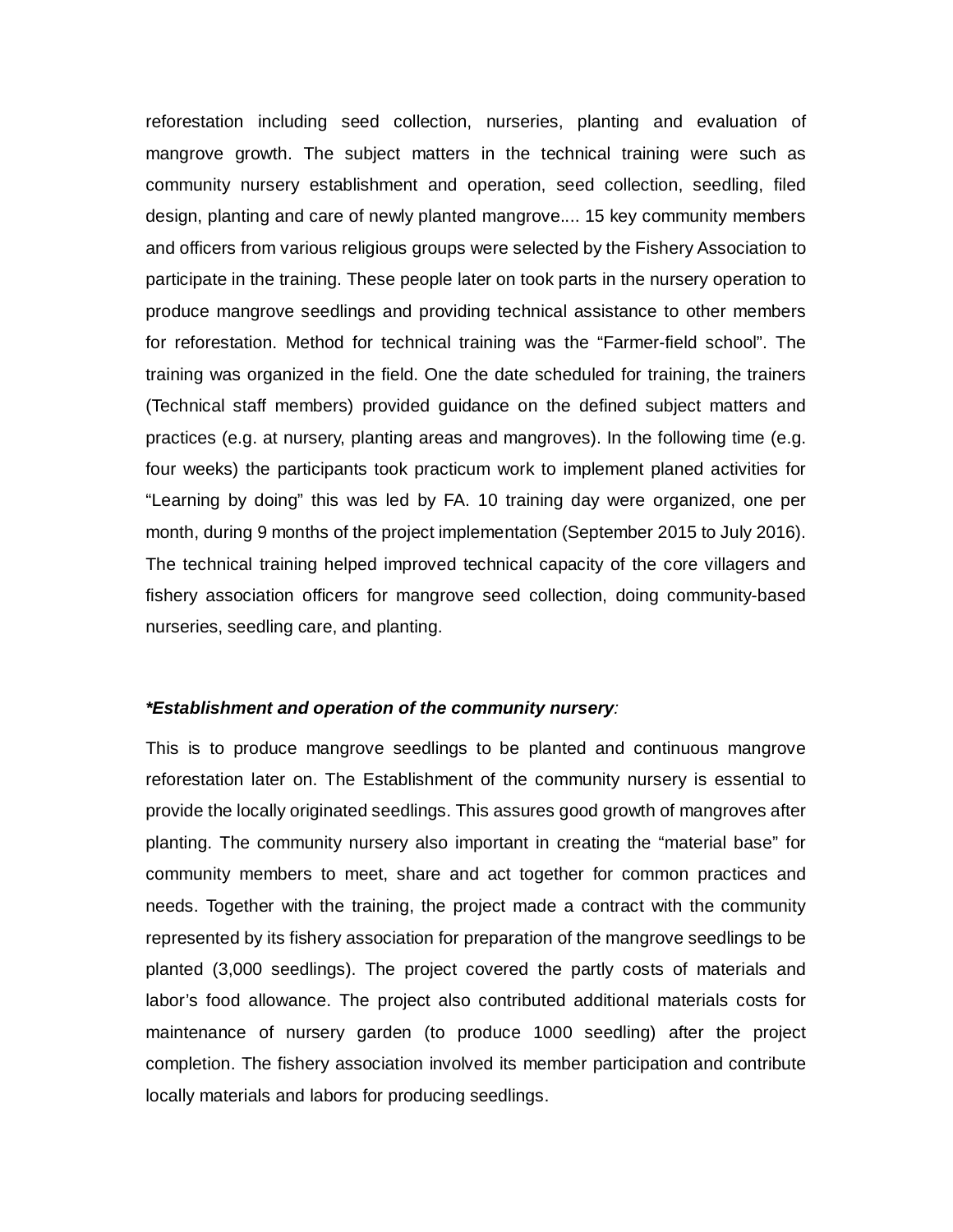

Mangrove nursery in Lang co lagoon (CCRD 2016)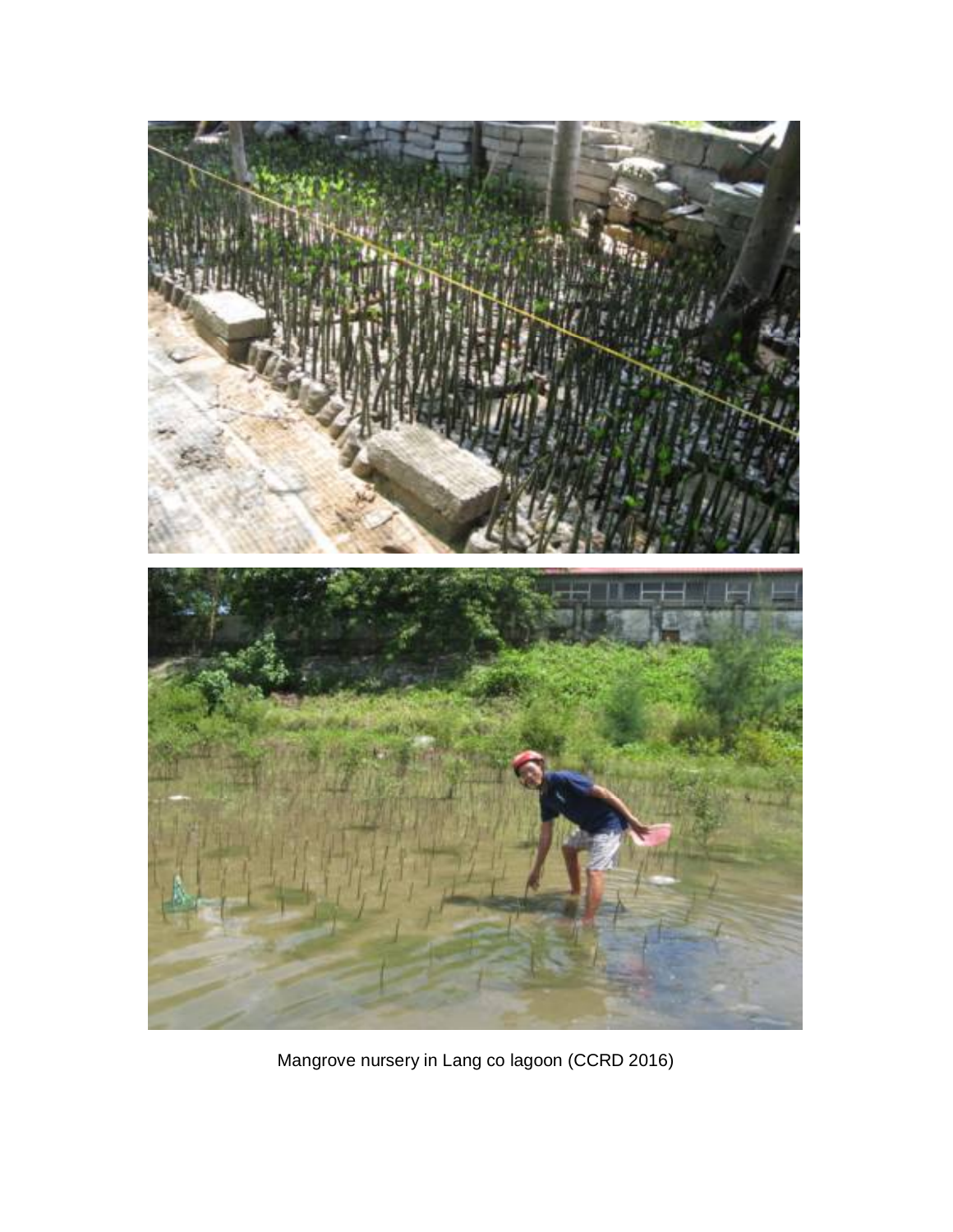The fishery association organized two small groups to do gardening, one was maintained after the project completion. The small groups prepared the garden, organized seed collection and seedling. The continues care of garden was operated by the person in charge with ad hoc participation by other members in schedule.

## *\*Organizing community action days for mangrove planting:*

Two community-day events were organized for mangrove planting. One includes the field preparation and a day for planting. The field preparation includes the evaluation and mangrove seedlings, transportation, field design and bamboo stick to fix the new planting tree. The action days also include viability for awareness raising and communication for mangrove reforestation.

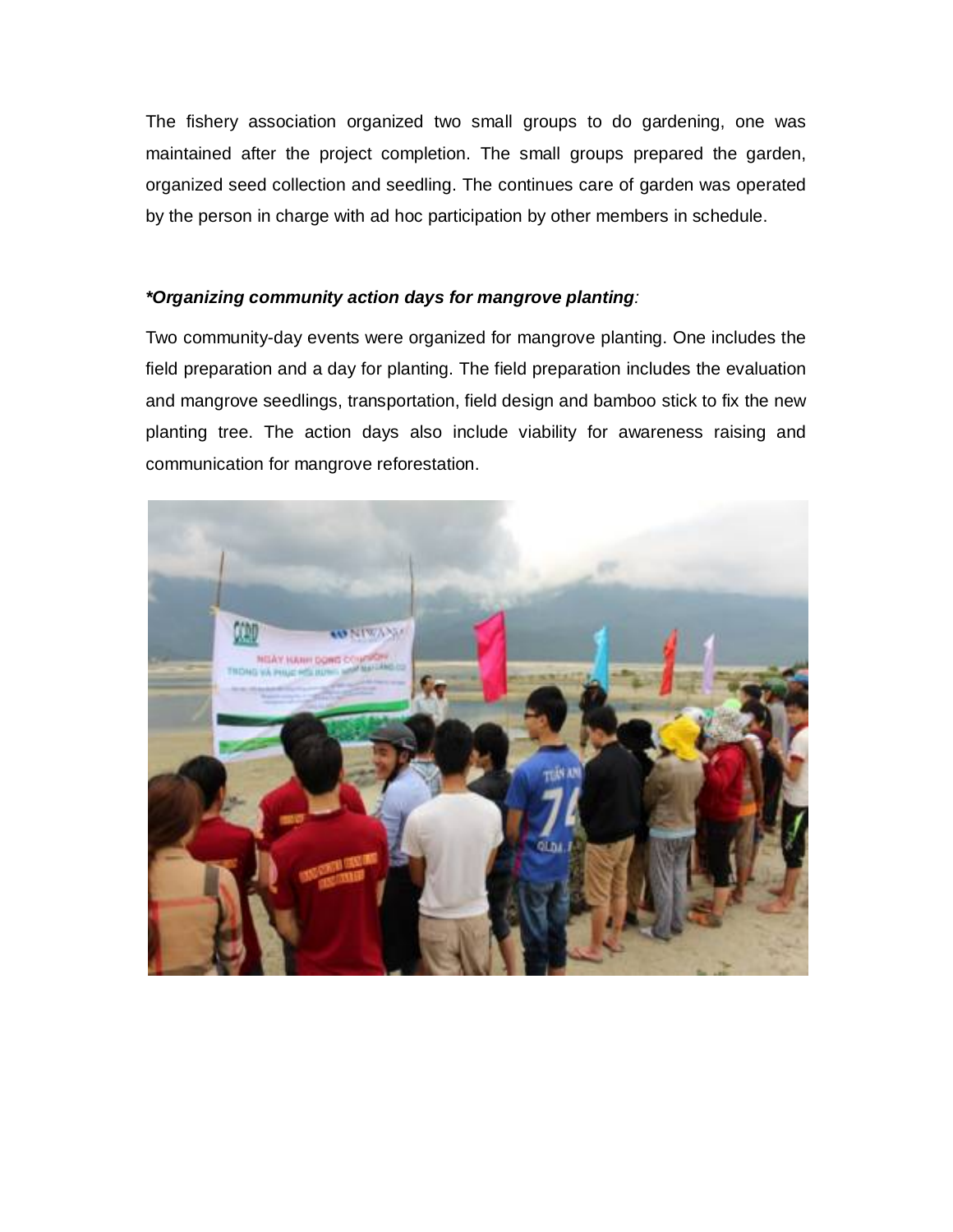

The community days for mangrove planting in Lang co lagoon (CCRD 2016)

On the planting day, the community members/villagers were promoted to attend a short training then doing planting. Number of local people participating in mangrove planting was 50 making a total 140 person (for preparation and planting). As a result, these strengthened capacity for implementation of community actions (e.g. defined target participants, event process and actions, associated activities, prepared messages and communication materials) and improved community engagement in mangrove reforestation e.g. number of participants of mangrove planting was 50. Number of the new planting mangrove is 3,000 over 1,5 hectares

#### *\*Evaluation and arrangement for followed up:*

This was participatory workshop involving 35 core villagers from all villages (various religious groups) and 15 local stakeholders. The workshop purpose is to evaluate the results of the mangrove reforestation and arrangement for followed up monitoring and care of new planting mangroves. At the workshop the fishery association made a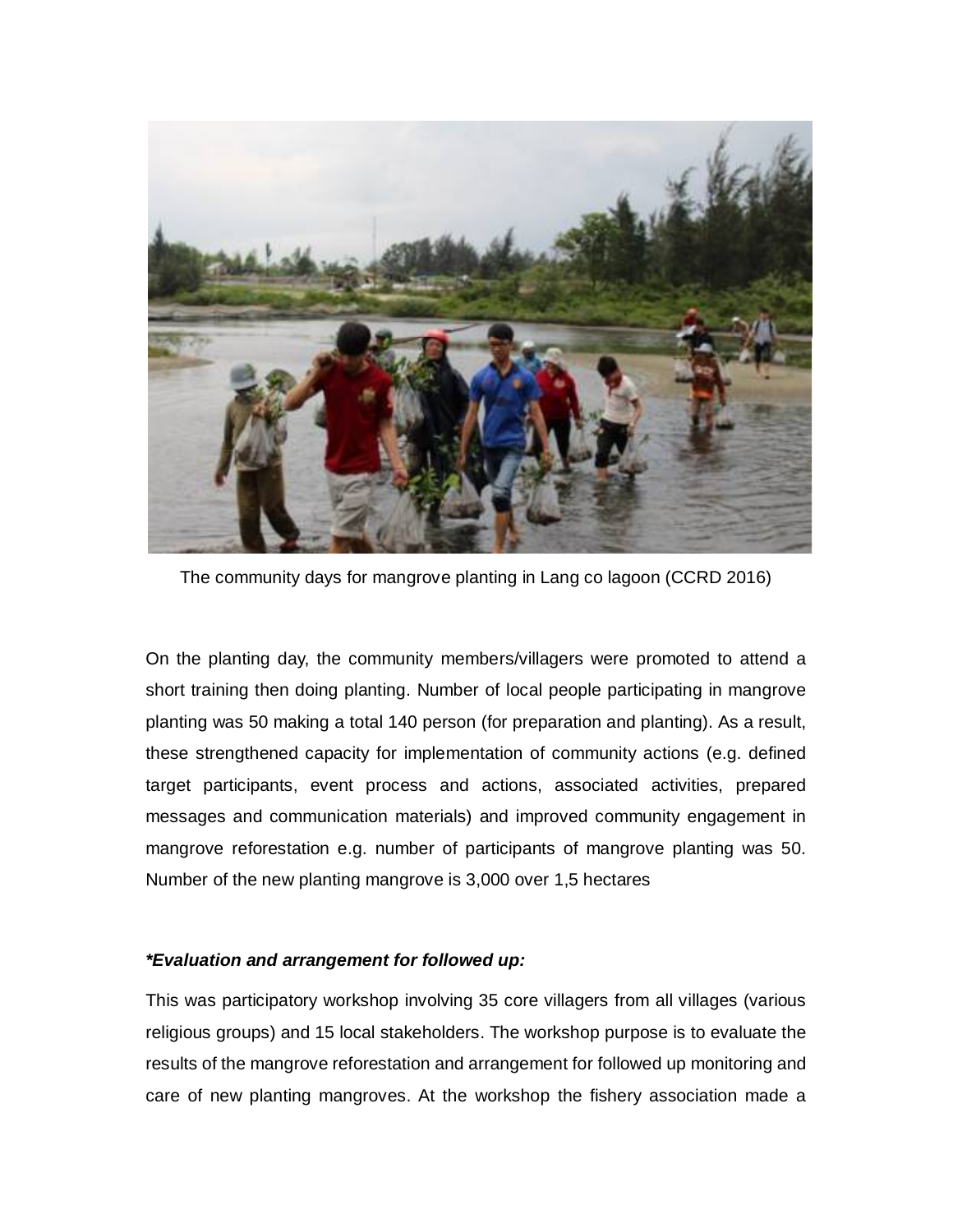review on the project mangrove reforestation followed by discussion and endorsement by the local government. The main discussions were made on community arrangement for maintenance of the nursery garden and taking care of new planting mangroves after project completion. The workshop reached agreement as follows:

- The Lang Co fisheries association and its membership from all villagers/ religious groups (e.g. fishers, aquaculture farmers, and tourist service providers) take direct responsibility to monitor the planted mangrove as parts the community-based management and conservation of mangroves in lagoon that was established. The fishery association will makes annual report to the local government and the province fishery association
- The forest protection office (at district level) is to provide technical guides for mangrove monitoring and law enforcement supports on the forest protection
- The local government having jurisdiction on the lagoon resource management e.g. the Lang Co Town is to review and endorse the FA reports regarding mangrove development
- In support of the monitoring and care of the new planted mangrove this project provided (partly) materials and labor costs for the fishery association to continuously maintain the community mangrove nursery garden. This also helps involve the community members to continue their monitoring, care of the newly planted mangrove and learning of mangrove reforestation

Key partners for project implementation is Lang Co Fisheries Association (FA), local government, and the district forest protection office. Lang Co FA is community-based organization having membership of the lagoon resource users e.g. fishers, aquaculture farmers from different villages. The FA executive board have 5 members who coordinated identification and involvement of appropriate participants from different villages/ religious groups in the project activities. For the mangrove reforestation FA was supported to undertake the central roles in planning and organizing the community action days/ events for mangrove planting. The local government and the forest protection office provide legal supports to the project activities and coordinate involvement of different stakeholders. The local government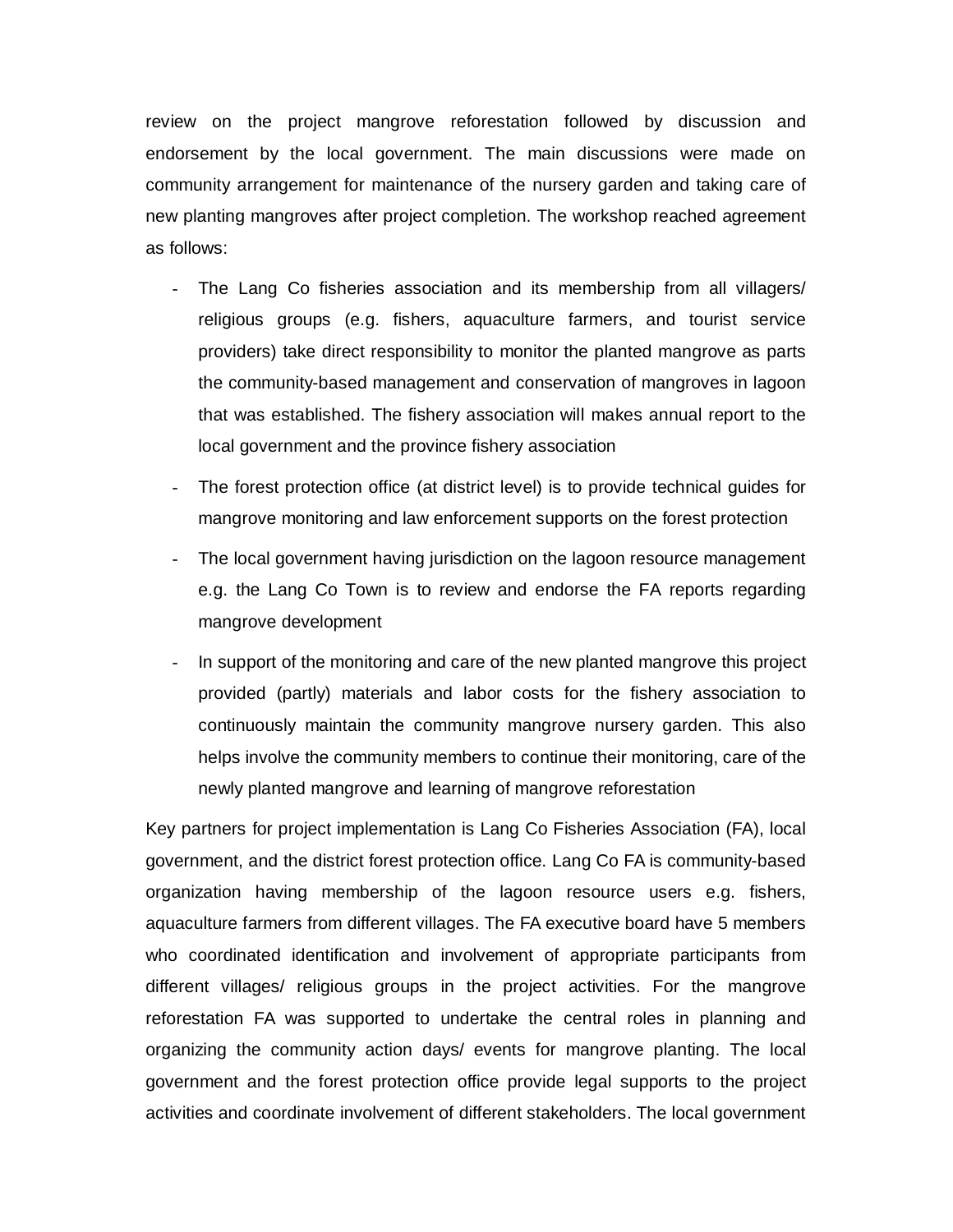will also endorse the project results and following mangrove reforestation after project completion

### **3. Achievements of the project activities**

### *\* Short-term results:*

The participatory workshops were able to bring people from various religious to work together on their common interests related to resource decline and climate change impacts. These improved awareness of the mangrove values and needs for mangrove conservation. Participation in workshop also helped enhance the community planning capacity for community activities, especially for mangrove reforestation such as specifying and defining the planting area and zone, plan for seedling preparation, planting organization, protection and maintenance…

Technical capacity of the community members, especially the fishery association was also much improved through the "Famer-field-school" program. This not only helped villagers to undertake technical sides such as mangrove seed collection, nurseries, seedling care, and planting... but also to organize community actions such as define target participants, event process and actions, associated activities, prepare messages and communication materials...

The project results on mangrove reforestation include (1) Number of newly planting mangroves was 3,000. Initial growth rate of new planting mangrove (after one month) is good with approximately 90% alive trees. (2) a community nursery garden is operating to produce 1,000 seedlings for following care with material supports provided by the project. The community mangrove nursery garden is maintained as parts of project outcomes after the project is completed

Plan and associated arrangements for continued monitoring, protection and care of new planting mangrove is set up in place. A formal allocation of the new mangrove area to the Lang Co Fisheries Association has been made (with defined rights, responsibility, legal support, and partners involved...); The new planting mangrove area is within the zoning plan for mangrove development approved by authorized government that is formally protected by laws enforced by the district office of forest protection